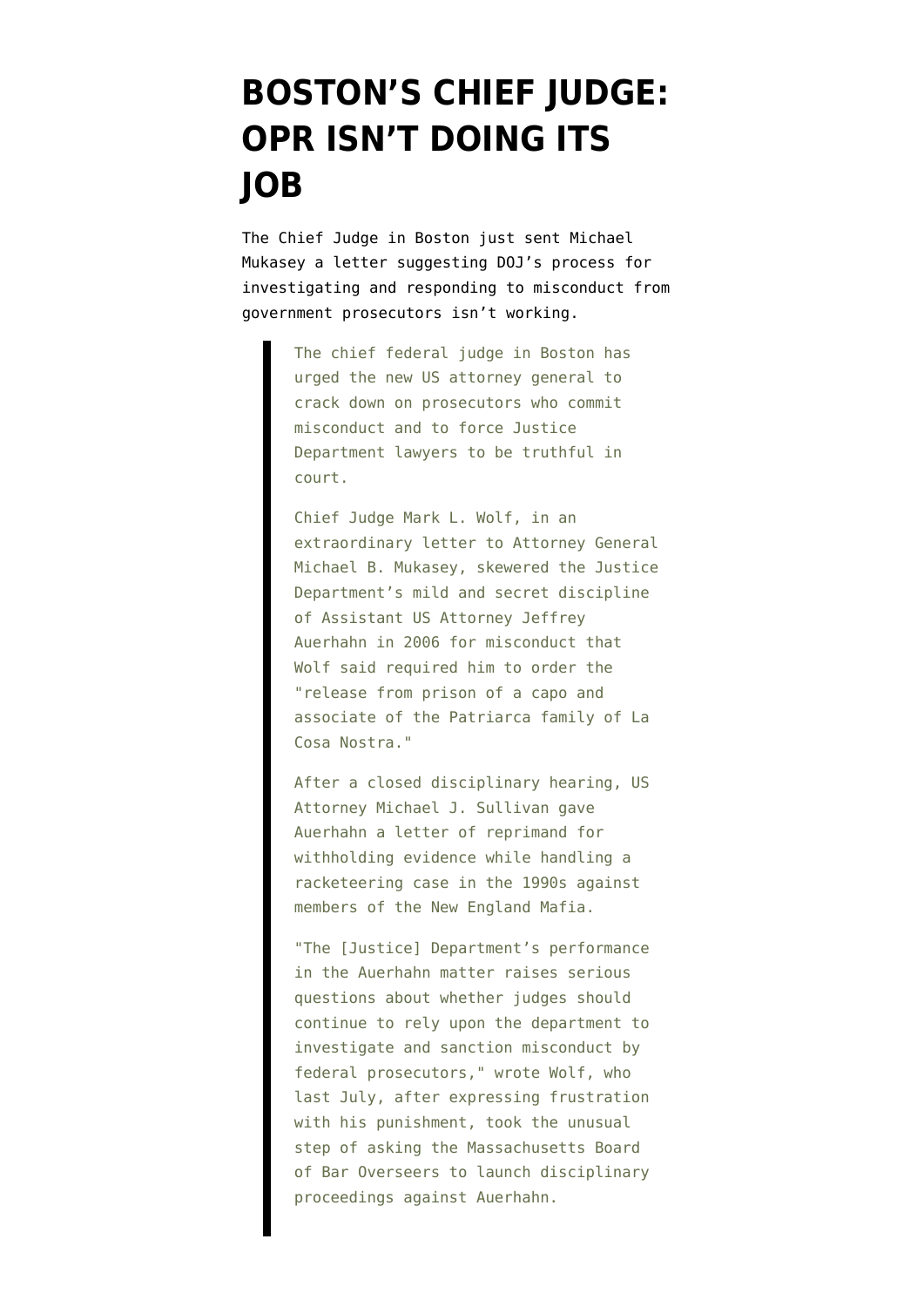Wolf also wrote that "the department's failure to be candid and consistent with the court has become disturbingly common in the District of Massachusetts."

## [snip]

Wolf wrote Mukasey that he hoped the Justice Department "will soon again discharge its duties in a manner that commands the trust of federal judges and the people of the United States." [my emphasis]

The rebuke is interesting not for the details surrounding Auerhahn's misconduct (though I am concerned that Auerhahn has been assigned to the antiterrorism unit, since terrorism prosecutions are already prone to misconduct in Bush's post-9/11 nightmare), but for the way it relates to several other recent events:

- DOJ Inspector General Glenn Fine has argued to Congress that DOJ's continued use of the Office of Professional Responsibility to investigate legal wrongdoing subjects lacks transparency and exposes such investigations to political influence
- OPR has a number of important ongoing investigations–including the investigation of whether OLC violated legal ethics in its advice regarding Bush's illegal wiretap program
- In developments that seem to be associated with the torture tape destruction,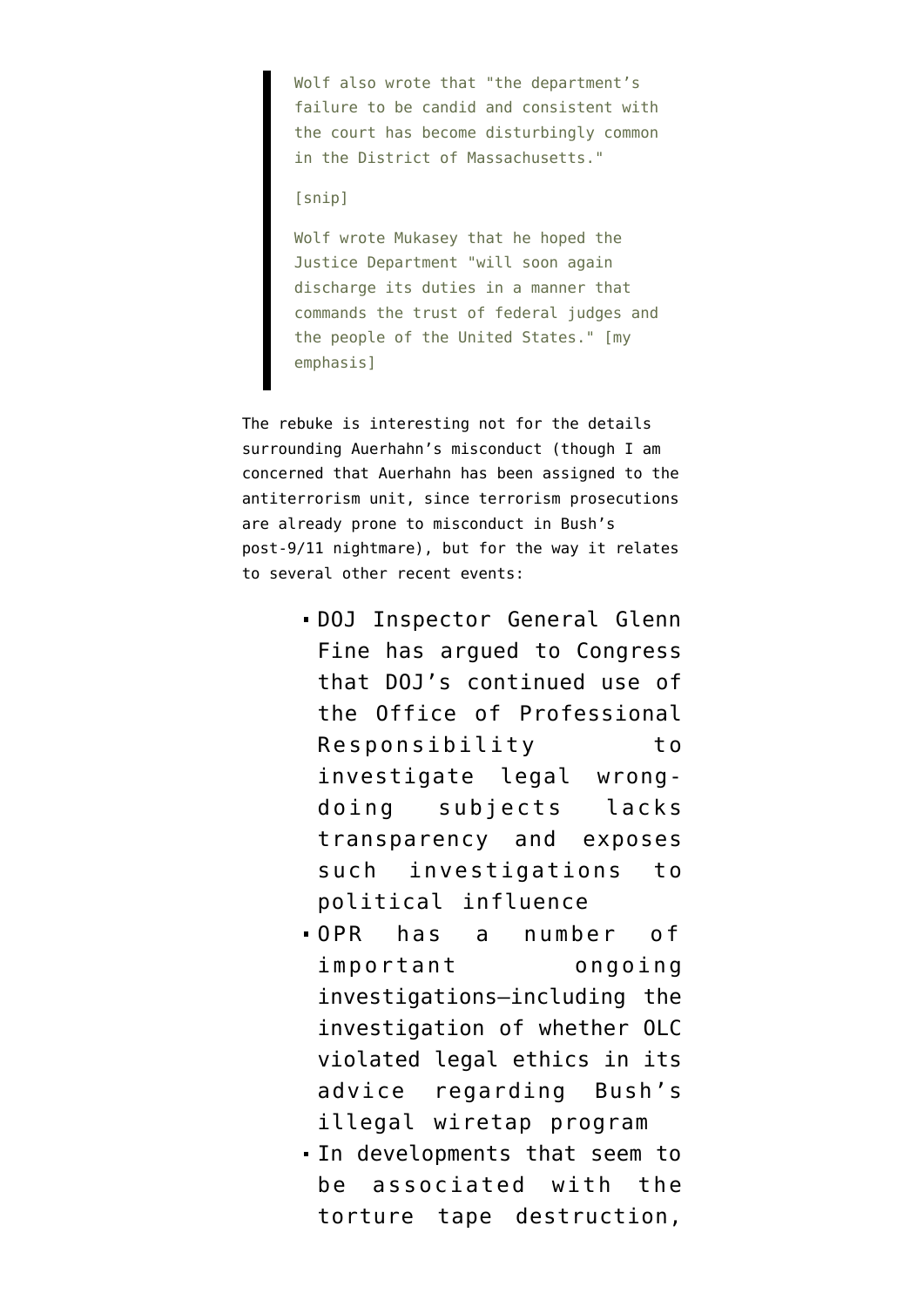## DOJ recently got caught lying to Leonie Brinkema in the Moussaoui case

In other words, Judge Wolf is not the only one who believes the government is acting improperly. And the suggestion that OPR is not doing its job to punish legal wrong-doing ought to raise real concerns about OPR's more highprofile investigations.

And, just to pre-empt Looseheadprop's mention of this, here are some [pertinent words](http://firedoglake.com/2007/05/03/james-comey-hjc-testimony-liveblog/) from James Comey's farewell speech (which, incidentally, DOJ appears to have moved or [taken off their](http://www.usdoj.gov/dag/speech/2005/dagfarewell.htm) [website](http://www.usdoj.gov/dag/speech/2005/dagfarewell.htm) [Update: Thanks to [MadDog](http://emptywheel.firedoglake.com/2008/01/06/bostons-chief-judge-opr-isnt-doing-its-job/#comment-42653) for finding [a](http://149.101.1.32/archive/dag/speeches/2005/dagfarewell.htm) [copy](http://149.101.1.32/archive/dag/speeches/2005/dagfarewell.htm)).

> Fifth, and last, I expect that you will appreciate and protect an amazing gift you have received as an employee of the Department of Justice. It is a gift you may not notice until the first time you stand up and identify yourself as an employee of the Department of Justice and say something – whether in a courtroom, a conference room, or a cocktail party – and find that total strangers believe what you say next.

> > *That gift – the gift that makes possible so much of the good we accomplish – is a reservoir of trust and credibility, a reservoir built for us, and filled for us, by those who went before – most of whom we never knew. They were people who made sacrifices and kept promises to build*